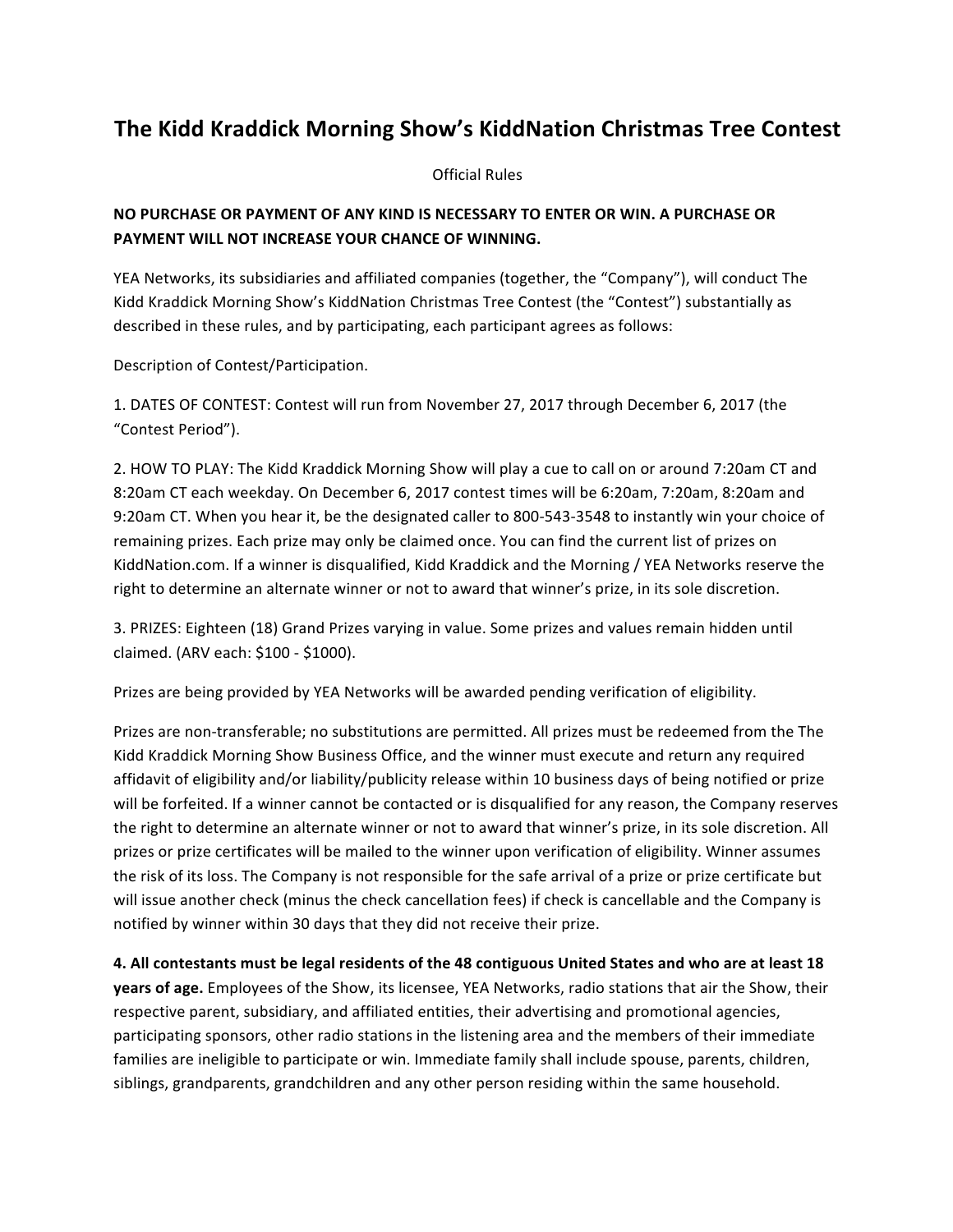5. No more than one (1) winner per household within a 30-day period. Anyone who won a prize in the last 30 days is not eligible to participate until the 30-day waiting period is over.

6. By participating, where allowed by law, all participants and winner(s) grant the Company exclusive permission to use their names, characters, photographs, voices, and likenesses in connection with promotion of this and other contests and waive any claims to royalty, right, or remuneration for such use.

7. Consumer Created Content. If the entry for the Contest requires creative material from the participant/entrant, by submitting your entry: (1) you agree that your disclosure is gratuitous, unsolicited and without restriction and will not place the company or contest sponsors under any fiduciary or other obligation, that the company is free to disclose the ideas on a non-confidential basis to anyone or otherwise use the ideas without any additional compensation to you; (2) you acknowledge that, by acceptance of your submission, the company and contest sponsors do not waive any rights to use similar or related ideas previously known to sponsor, or developed by their employees, or obtained from sources other than you; (3) you are verifying that you are the owner and producer of the submitted material and that no third party ownership rights exist to any material submitted, and (4) you are hereby granting the company and the station a perpetual, worldwide, non-exclusive, royalty-free, sub-licensable (through multiple tiers) right and license to use, publish, reproduce, display, perform, adapt, modify, distribute, have distributed and promote such content in any form, in all media now known or hereinafter created, anywhere in the world, for any purpose.

8. Winners are responsible for all federal, state and local taxes in conjunction with said prize(s). Any additional costs related to each prize incurred, as a result of accepting said prize is solely the responsibility of the winner. ALL winners will be required to complete and submit an IRS Form W-9 with the winner's full Social Security Number or the equivalent for receipt of any prize valued at \$600 or more. All winners will receive a 1099 IRS Tax form for the value of the Grand Prize as stated in these contest rules.

9. All decisions of the Company are final.

10. The Company reserves the right to amend the rules at any time.

11. The Company is not responsible for any lost, disconnected, dropped, misdirected or incomplete telephone calls. Participants using equipment not set up for toll free phone exchanges (800, 888, 877, 866, etc.) may experience call connection problems or delays. The Company disclaims all liability for the inability of a participant to complete or continue a telephone call due to equipment malfunction, busy lines, inadvertent disconnections, acts beyond the Company's control, or otherwise. For all contests the Company disclaims all liability for any delays, misdelivery, loss, or failure in the delivery of any item sent by mail, courier, express, electronic transmission, or other delivery method. The Company is not responsible for mechanical, technical, electronic, communications, telephone, computer, hardware or software errors, malfunctions or failures of any kind, including: failed, incomplete, garbled or delayed transmission of online entries, traffic congestion on telephone lines, the Internet or at any website or lost or unavailable network connections which may limit an online entrant's ability to participate in the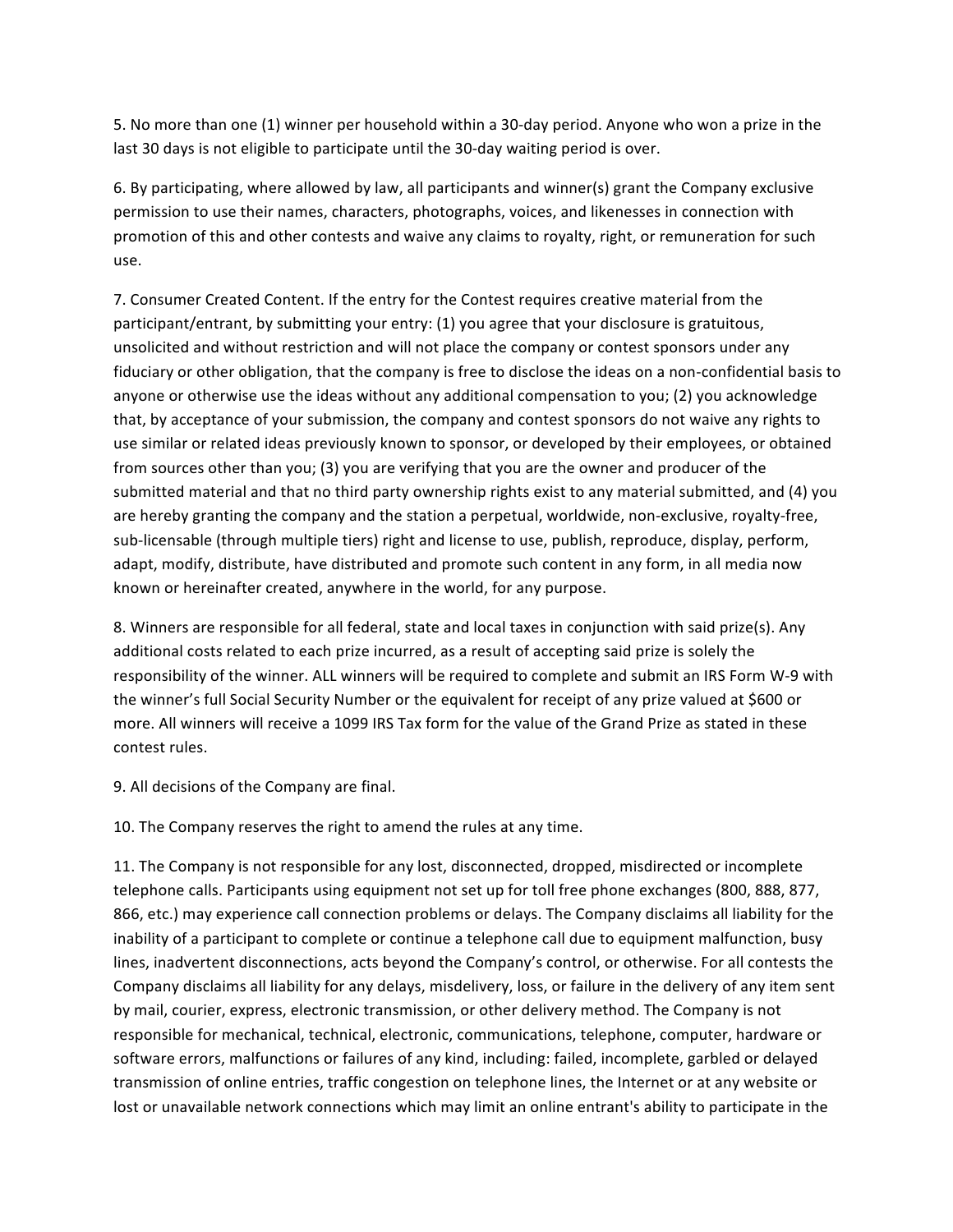Contest, and any injury or damage to entrant's or any other person's computer or telephone related to or resulting from participating in or downloading any information necessary to participate in the Contest.

12. The re-sale or auction of the Show's complimentary prizes will result in disqualification for all future Show contests or promotions.

13. The Company is not responsible for typographical or other errors in the printing, the offering or the administration of the contest or in the announcement of a prize.

14. By participating in Contest and/or accepting a prize, each winner releases the Show, its licensee, YEA Networks, radio stations that air the Show, their respective parent, subsidiary, and affiliated entities, agents, employees, officers, shareholders, suppliers and retailers and their advertising, contest and production companies and agencies from any and all liability for any loss, harm, damages, cost or expense, including without limitation property damage, personal injury and/or death, arising out of playing the Contest or the acceptance, ownership or use of prizes. In order to receive a prize, participants must sign an official waiver form provided by the Company.

15. By participating in the Contest, participants agree to be bound by the decisions of Company personnel. Persons who violate any rule, gain unfair advantage in participating in the Contest, or obtain winner status using fraudulent means (i.e. "inside information," spamming, etc.) will be disqualified. Unsportsmanlike, disruptive, annoying, harassing or threatening behavior is prohibited. The Company will interpret these rules and resolve any disputes, conflicting claims or ambiguities concerning the rules or the Contest and the Company's decisions concerning such disputes shall be final. If the conduct or outcome of the Contest is affected by human error, any mechanical malfunctions or failures of any kind, intentional interference or any event beyond the control of the Company, the Company reserves the right to terminate this Contest, or make such other decisions regarding the outcome as the Company deems appropriate. The Company further reserves the right to cancel, terminate, suspend, or modify the Contest if it is not capable of completion as planned, including infection by computer virus, bugs, tampering, unauthorized interventions or technical failures of any sort. All decisions will be made by the Company and are final. The Company may waive any of these rules in its sole discretion.

16. The Company reserves the right to change or discontinue the contest at any time and/or to extend the end date. If the contest is changed or discontinued, the Company assumes

no liability of any kind to any player who has participated in the contest. Any changes to the contest rules will be announced on the Show and posted on the Show's website at www.kiddnation.com within a reasonable time prior to taking effect. The Company reserves the right in its sole discretion to modify the contest rules and dates at any time for any reason. Material modifications shall be announced onair, when practical. By participating in this contest, you agree to be bound by these contest rules, any modifications thereof, and by all other rules imposed by Company management. If due to circumstances beyond the control of Company, any event associated with this contest or the prize is delayed, rescheduled, postponed or cancelled, Company reserves the right, but not the obligation, to cancel or modify the contest and shall not be required to award a substitute prize.